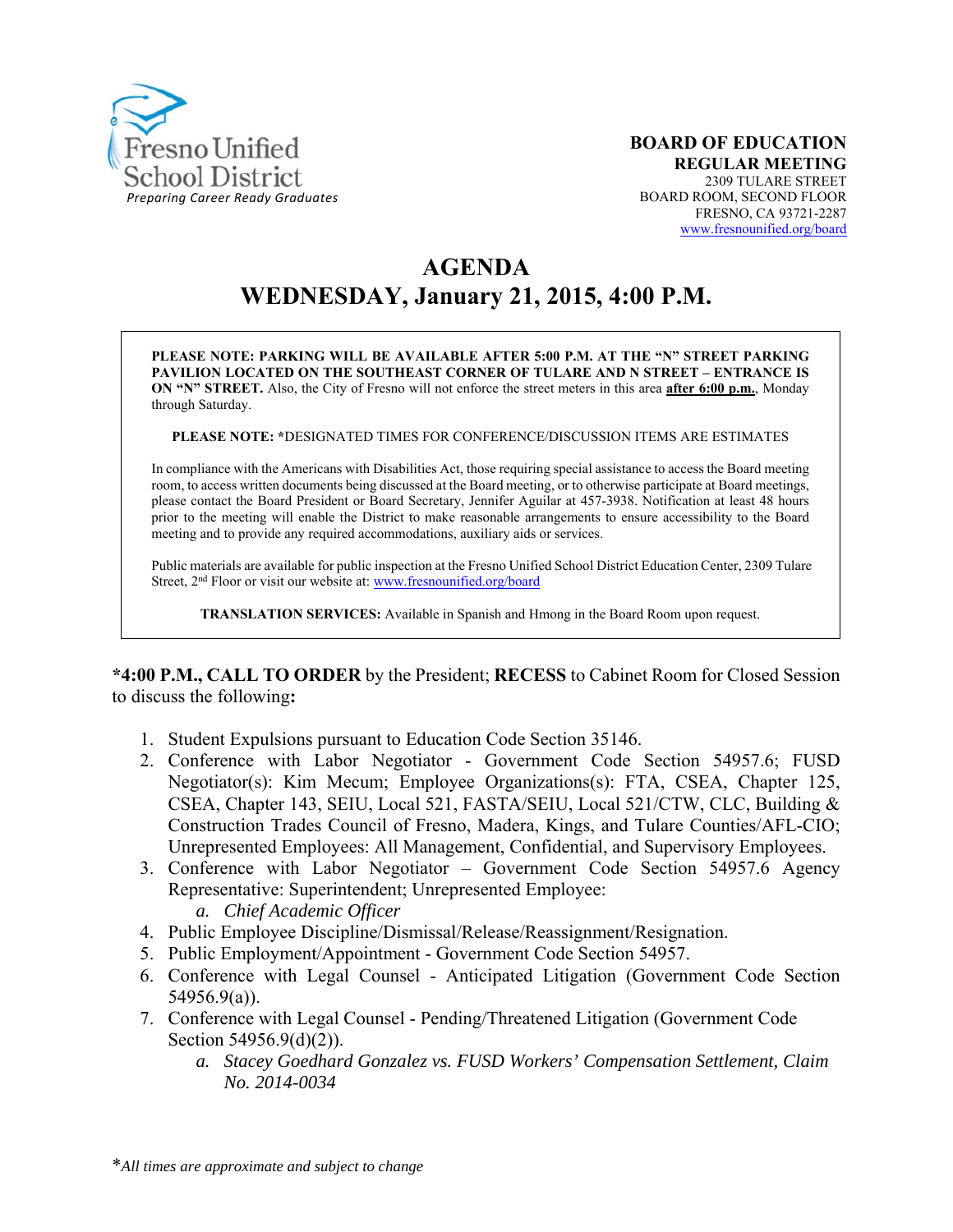# **5:30 P.M., RECONVENE** and report action taken during Closed Session, if any.

# **PLEDGE OF ALLEGIANCE**

Jennifer Day, a parent that has had a positive impact at Yokomi Elementary, will lead the flag salute.

# **APPROVE Minutes**

Included in the Board binders are the draft minutes for the January 7, 2015 Regular Meeting. The Superintendent recommends approval. Contact person: Michael E. Hanson, telephone 457-3884.

#### **RECOGNIZE The Fresno Unified School District Athletics Fall Sports Section Champions for the 2014/15 School Year**

The following Fresno Unified fall sports are to be recognized for the 2014/15 school year. Contact person: Rosario Sanchez, telephone 457-3614.

#### **Football**

**Division I Section Champions, Edison High School** 

#### **HEAR Reports from Student Board Representatives**

An opportunity is provided to hear comments/reports from Student Board Representatives from McLane High School. Contact person: Rosario Sanchez, telephone 457-6223.

### **HEAR Report from Superintendent**

ALL CONSENT AGENDA items are considered to be routine by the Board of Education and will be enacted by one motion. There will be no separate discussion of items unless a Board member or member of the community so requests, in which event, the item(s) will be considered following approval of the Consent Agenda.

# **A. CONSENT AGENDA**

# **A-1, APPROVE Personnel List**

Included in the Board binders is the Personnel List, Appendix A, as submitted. The Superintendent recommends approval. Contact person: Kim Mecum, telephone 457-3548.

# **A-2, ADOPT Findings of Fact and Recommendations of District Administrative Board**

The Board of Education received and considered the Findings of Fact and Recommendations of District Administrative Panels resulting from hearings on expulsion and readmittance cases conducted during the period since the January 07, 2015, Regular Board meeting. The Superintendent recommends adoption. Contact person: Rosario Sanchez, telephone 457-6223.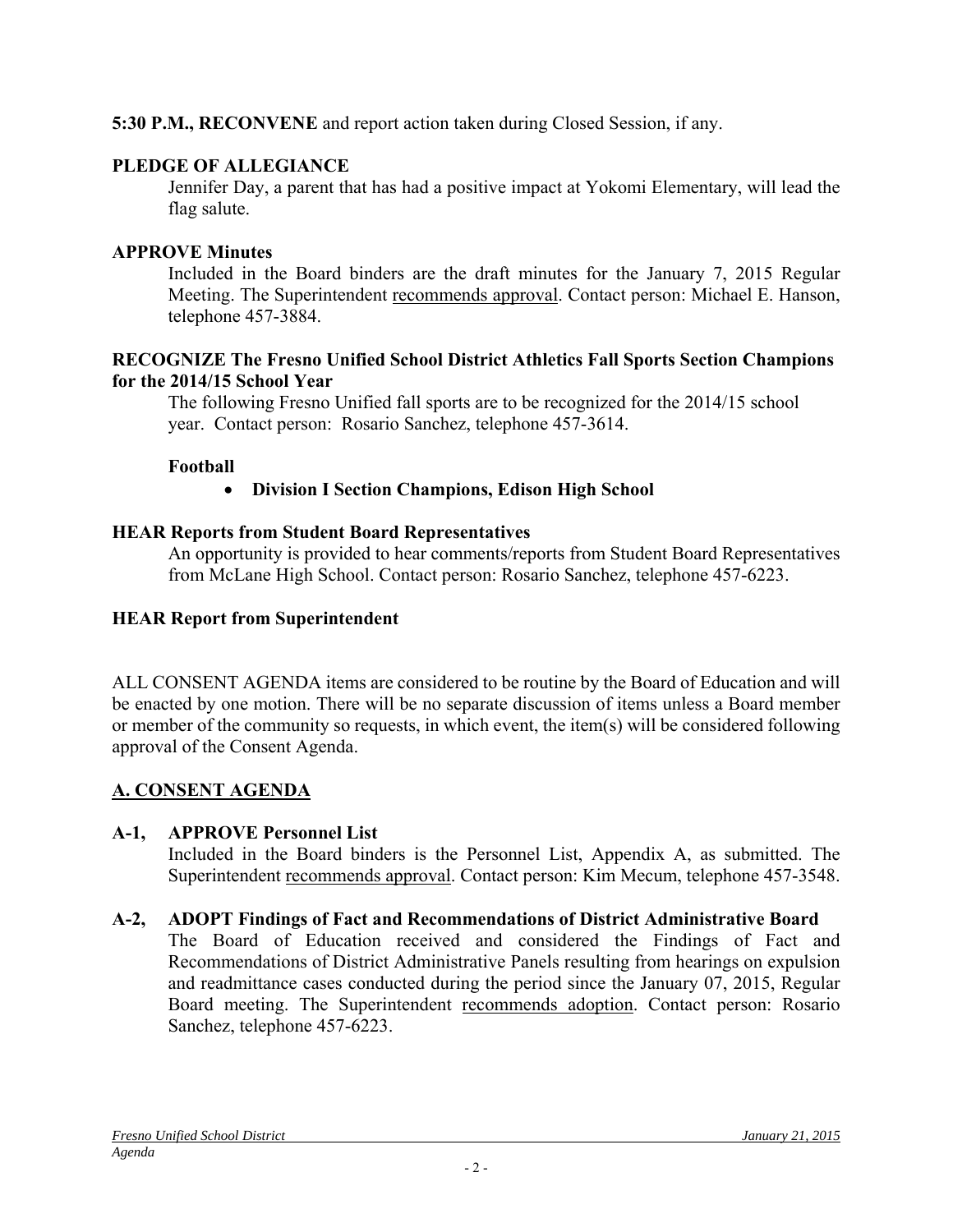# **A. CONSENT AGENDA** - *continued*

# **A-3, APPROVE Budget Revision No. 2 for Fiscal Year 2014/15**

Included in the Board binders is Budget Revision No. 2 for fiscal year 2014/15. Periodic updates to the district's budget are presented to the Board of Education for approval. Budget Revision No. 2 includes adjustments for updated information and necessary amendments to support the acceptance of various grant awards. The Superintendent recommends approval. Fiscal Impact: Noted in support material. Contact Person: Ruth F. Quinto, telephone 457-6226.

# **A-4, APPROVE Award of Bid 15-07, Duncan High School HVAC Upgrades**

Included in the Board binders is information on Bid 15-07 for HVAC upgrades to the multipurpose room (MPR) and classrooms 45, 46, 47, and 48 at Duncan High School. The project includes new air handler/condensing units and packaged air conditioning units. Currently the MPR and these classrooms are cooled with evaporative cooling units. The request for bid was lawfully advertised on November 25, 2014. Notifications were sent to twenty (20) vendors and four (4) construction trade publications, and the district received four (4) responses.

Staff recommends award to the lowest responsive, responsible bidder:

Strategic Mechanical, Inc. (Fresno, California) \$572,701

The Superintendent recommends approval. Fiscal Impact: Sufficient funds of \$572,701 are available in the Measure Q budget. Contact Person: Karin Temple, telephone 457- 3134.

# **A-5, APPROVE Employment Agreement for Kim Mecum, Chief Academic Officer**

Included in the Board binders is the Employment Agreement for the Chief Academic Officer. The term of the Chief Academic Officer's Employment Agreement is effective through June 30, 2018, unless otherwise modified pursuant to law and/or the terms of that Agreement. Fiscal Impact: Costs will be noted in employment agreement and provided on, or before, January 19, 2015. Contact person: Michael E. Hanson, telephone 457-3884.

# **A-6, DENY Claim #14-1226-0378**

Included in the Board binders is a Claim for Damages on Minor, case #14-1226-0378. The Superintendent recommends that the Claim be denied and the matter referred to the district's Director of Benefits and Risk Management for further handling. The Superintendent recommends denial. Fiscal Impact: There is no fiscal impact to the district at this time. Contact Person: Ruth F. Quinto, telephone 457-6226.

**A-7, ADOPT Resolution 14-08 in Support of a Project Grant Application to the California Department of Education for the Site Level Efficiencies – Water & Energy Project**. Included in the Board binders is Resolution 14-08 to finalize Fresno Unified School District's application process for grant funding under the California Department of Water Resources. The purpose of the grant is to fund the implementation of water-efficiency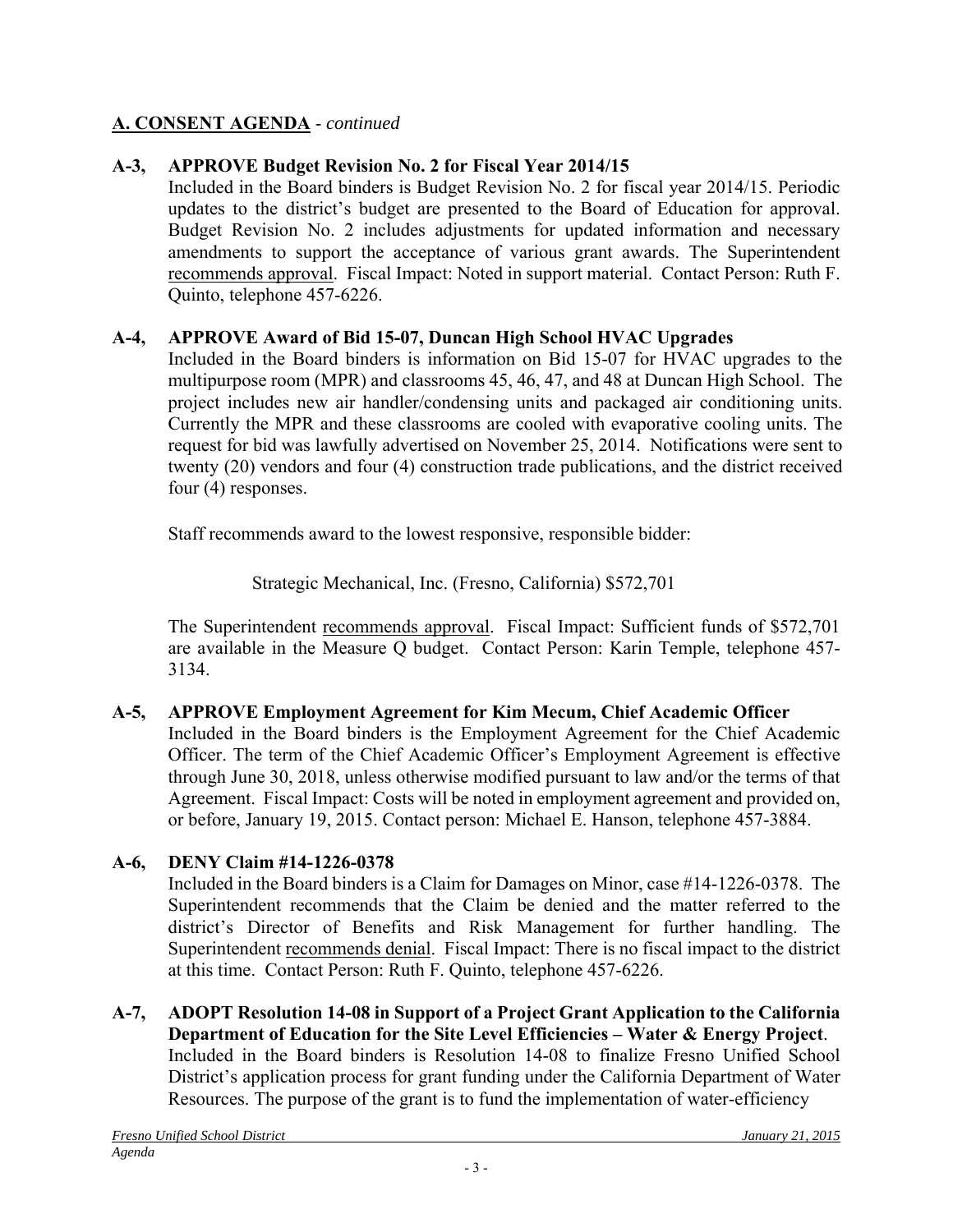# **A. CONSENT AGENDA** - *continued*

projects that reduce carbon emissions and reduce water and energy consumption. The Superintendent recommends adoption. Fiscal Impact: The amount requested from the California Department of Water Resources in the grant application is \$229,600. Contact Person: Ruth F. Quinto, telephone 457-6226.

# **A-8, RATIFY Agreement with the Fresno County Superintendent of Schools**

Included in the Board binders is an agreement with the Fresno County Superintendent of Schools (FCSS) to assist the district with the cost for operation of the Doctors Academy at Sunnyside High School. FCSS will contribute \$40,000 towards transportation expenses for those students who are not within the district's attendance area but desire to attend the Doctors Academy. The Superintendent recommends ratification. Fiscal Impact: Sufficient funds in the amount of \$40,000 are available through the Targeted Instructional Improvement Block Grant. Contact person: Rosario Sanchez, telephone 457-6223.

# **A-9, RATIFY a Master Contract and Individual Services Agreement with New Haven Residential Treatment Center**

Included in the Board binders is a Master Contract and an Individual Services Agreement with New Haven Residential Treatment Center in Provo, Utah for nonpublic, nonsectarian school/agency services. These services are required as part of a student's Individualized Education Program (IEP). The law requires students to be immediately placed. The term of the Master Contract and the Individual Services Agreement commenced on August 26, 2014 and will end on June 30, 2015. The Superintendent recommends ratification. Fiscal Impact: Sufficient funds in the amount of \$184,205 are available in the Special Education budget. Contact person: Rosario Sanchez, telephone 457-6223.

# **A-10, RATIFY a Master Contract and Individual Services Agreement with Summitview Child and Family Services**

Included in the Board binders is a Master Contract and an Individual Services Agreement with Summitview Child and Family Services, Inc. in Placerville, California for nonpublic, nonsectarian school/agency services. These services are required as part of a student's Individualized Education Program (IEP). The law requires students to be immediately placed. The term of the Master Contract and the Individual Services Agreement commenced on December 9, 2014 and will end on June 30, 2015. The Superintendent recommends ratification. Fiscal Impact: Sufficient funds in the amount of \$151,075 are available in the Special Education budget. Contact person: Rosario Sanchez, telephone 457-6223.

#### **A-11, RATIFY the Filing of the Notices of Completion for the Projects Listed Below at Centennial, Easterby, Ewing, Forkner, Lawless, Olmos, Storey, Thomas, and Vang Pao Elementary Schools; and Bullard Talent and Hamilton K-8 Schools; and Sunnyside High School**

Included in the Board binders are Notices of Completion for the following projects, which have been completed according to the plans and specifications: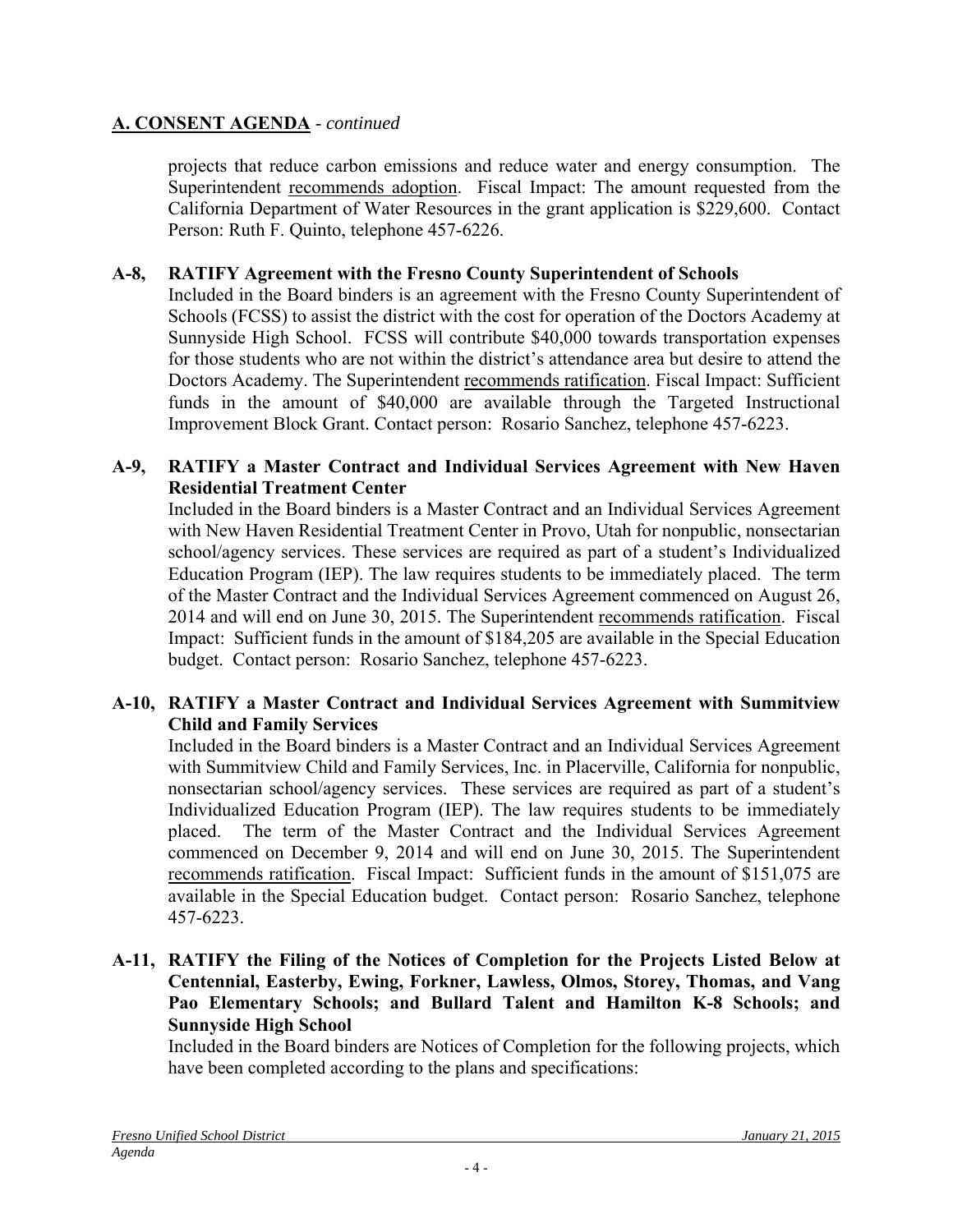# **A. CONSENT AGENDA** - *continued*

- 1. RFP #12-28, Hamilton K-8 School Modernization
- 2. Bid #14-26, Sunnyside High School Track and Field Improvements
- 3. RFP #14-28, Portable Buildings Relocation and Infrastructure at Various Sites

The Superintendent recommends ratification. Fiscal Impact: Retention funds are released in accordance with contract terms and California statutes. Sufficient funds are available in the Measure Q, General Fund, and School Facility (Development) Fee budgets. Contact Person: Karin Temple, telephone 457-3134.

#### **END OF CONSENT AGENDA (ROLL CALL VOTE)**

# **UNSCHEDULED ORAL COMMUNICATIONS**

Individuals who wish to address the Board on topics within the Board's subject matter jurisdiction, but **not** listed on this agenda may do so at this time. While all time limitations are at the discretion of the Board President, generally members of the public will be limited to a maximum of three (3) minutes per speaker for a total of thirty (30) minutes of public comment as designated on this agenda. Any individual who has not had an opportunity to address the Board during this initial thirty (30) minute period may do so at the end of the meeting after the Board has addressed all remaining items on this agenda. Individuals with questions on school district issues may submit them in writing. The Board will automatically refer to the Superintendent any formal requests that are brought before them at this time. The appropriate staff member will furnish answers to questions. Please note that if you wish to address the Board on an agenda item, you should do so when that specific item is called.

# **B. CONFERENCE/DISCUSSION AGENDA**

# **6:00 P.M.**

# **B-12, PRESENT and DISCUSS Overview of Governor's 2015/16 Proposed State Budget**

Governor Brown is scheduled to release his proposed 2015/16 State Budget on January 9, 2015. Staff will attend a School Services of California workshop focused on the new budget on January 15, 2015, to receive the most updated information. This information will be presented to the Board at its January 21, 2015 meeting. The presentation and discussion will outline the Governor's 2015/16 Proposed Budget. Fiscal Impact: Not available at this time. Contact Person: Ruth F. Quinto, telephone 457-6226.

# **6:30 P.M.**

# **B-13, PRESENT and DISCUSS Alternative Education Redesign**

The purpose of this agenda item is to provide the Board an update on the progress of the Alternative Education Redesign. Staff will provide an overview of the newly developed selection criteria and business processes involved in ensuring students are appropriately placed. Fiscal Impact: There is no fiscal impact to the district. Contact Person: Jorge Aguilar, telephone 457-3614.